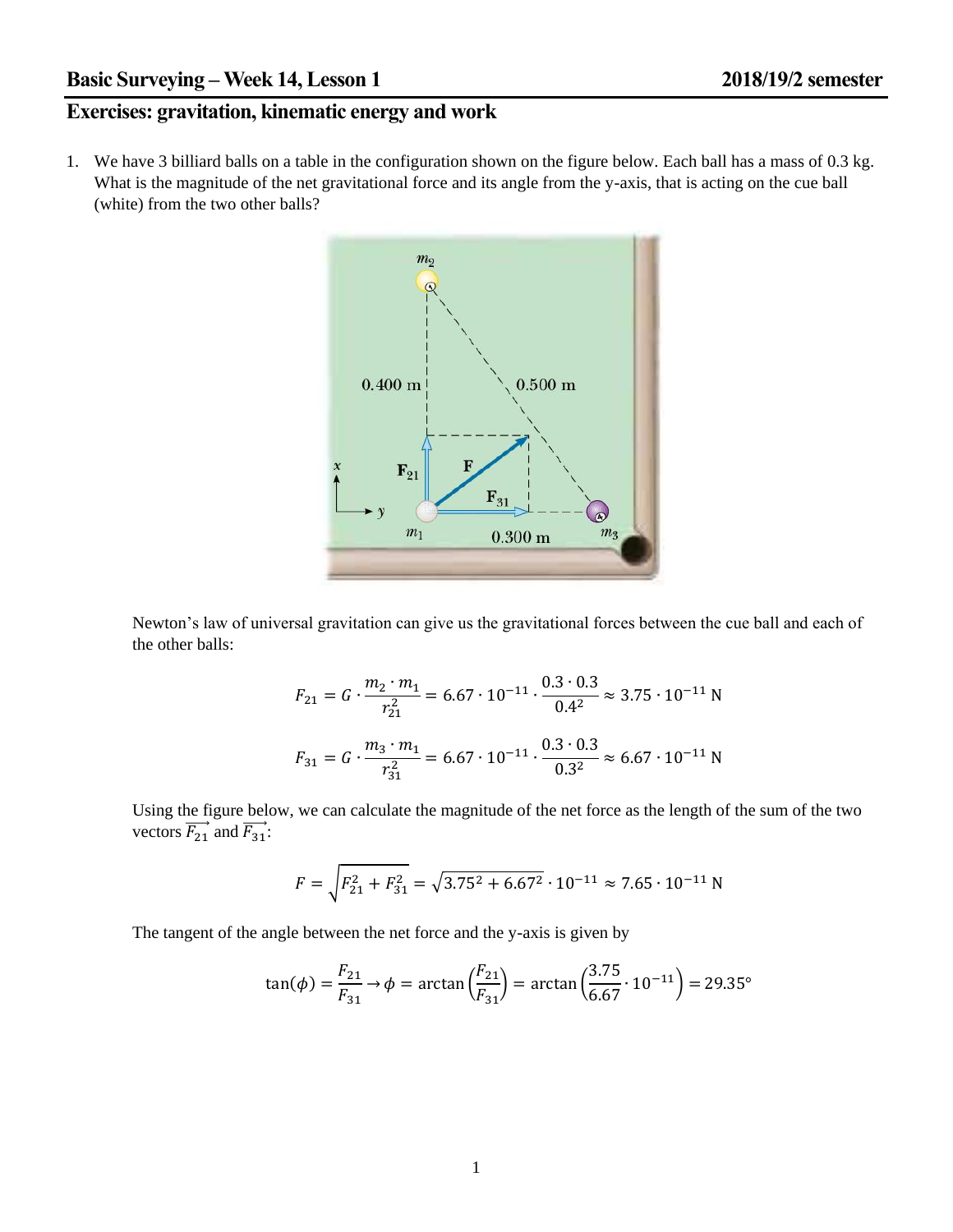2. The international space station is designed to operate at an altitude of 350 km. When completed, it will have a weight of  $4.22 \cdot 10^6$  N, measured at the Earth's surface. What is its weight when it is orbit? (The radius of the Earth is 6378 km. Its mass is  $6 \cdot 10^{24}$  kg.)

As the station is above the surface of the Earth, we expect its weight in orbit to be less than on the surface of the Earth. Its mass on the Earth is, calculated with 9.81 m/s<sup>2</sup> as the gravitational acceleration:

$$
F_E = m_E g_E \rightarrow m_E = \frac{F_E}{g_E}
$$

To calculate its weight in orbit, we need to know the gravitational acceleration in orbit. To calculate this, we use the mass and the radius of the Earth and the height of the orbit above the surface:

$$
g_o = G \cdot \frac{M}{(R_E + h)^2} = 6.67 \cdot 10^{-11} \cdot \frac{6 \cdot 10^{24}}{(6378 \cdot 1000 + 350 \cdot 1000)^2} = 8.84 \text{ m/s}^2
$$

In order to get the weight in orbit, we can take

$$
F_o = m_E \cdot g_o = \frac{F_E}{g_E} \cdot g_o = F_E \cdot \frac{g_o}{g_E} = 4.22 \cdot 10^6 \cdot \frac{8.84}{9.81} = 3.80 \cdot 10^6 \text{ N}
$$

- 3. A  $m_1 = 200$ -kg mass and a  $m_2 = 500$ -kg mass are separated by 0.400 m.
	- a) Find the net gravitational force exerted by these masses on a  $m_3 = 50.0$ -kg mass placed midway between them.

The forces acting between the masses:

$$
F_{13} = G \cdot \frac{m_1 \cdot m_3}{r_{13}^2} = 6.67 \cdot 10^{-11} \cdot \frac{200 \cdot 50}{0.2^2} = 1.67 \cdot 10^{-5} \text{ N}
$$
  

$$
F_{23} = G \cdot \frac{m_2 \cdot m_3}{r_{23}^2} = 6.67 \cdot 10^{-11} \cdot \frac{500 \cdot 50}{0.2^2} = 4.17 \cdot 10^{-5} \text{ N}
$$

If our positive direction points towards the heavier mass, then the net force is:

$$
\Sigma F = F_{23} - F_{13} = (4.17 - 1.67) \cdot 10^{-5} = 2.50 \cdot 10^{-5} \text{ N}
$$

b) At what position (other than infinitely remote ones) can the 50.0-kg mass be placed so as to experience a net force of zero?

The equation that has to be satisfied:

$$
\sum F = F_{23} - F_{13} = 0
$$
  

$$
G \cdot \frac{m_2 \cdot m_3}{r_{23}^2} - G \cdot \frac{m_1 \cdot m_3}{r_{13}^2} = 0
$$
  

$$
\frac{r_{13}}{r_{23}} = \sqrt{\frac{m_2}{m_1}} = 1.581 \Rightarrow r_{13} = 1.581 \cdot r_{23}
$$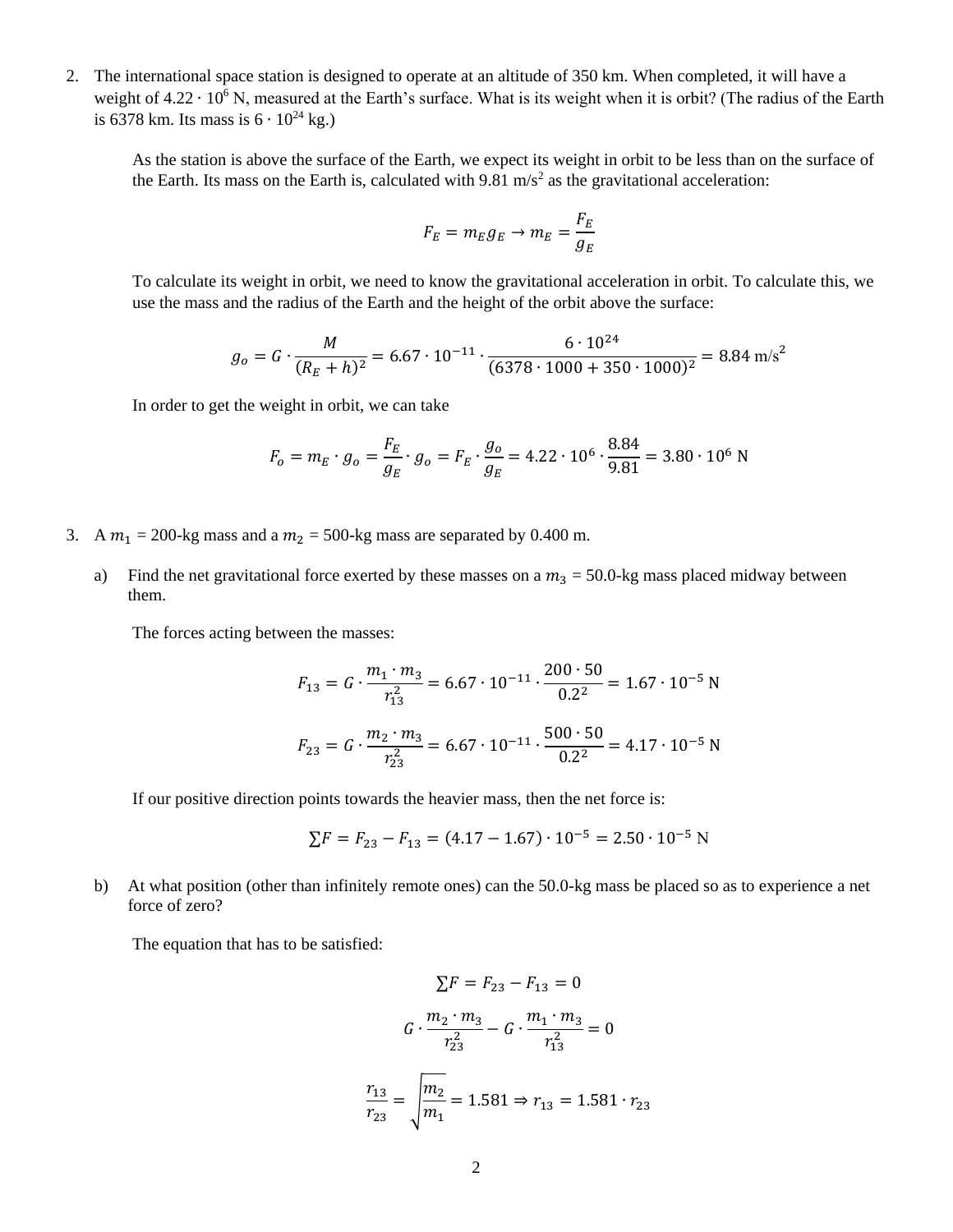This means, that if the ratio of the distance between  $m_3$  and  $m_1$  and the distance between  $m_3$  and  $m_2$  is 1.581, the net force on  $m_3$  is zero.

$$
r_{13} + r_{23} = 0.400 \Rightarrow 1.581 \cdot r_{23} + r_{23} = 0.400
$$

$$
r_{23} = 0.155 \text{ m} \qquad r_{13} = 0.245 \text{ m}
$$

4. A large body of mass can slightly affect the direction of the "down" as determined by a plumb line. Assume that we can model a large mass as a sphere of radius  $R = 2$  km and density of 2600 kg/m<sup>3</sup>. Assume also that we hang a  $l = 0.5$  m plumb line at a distance of 3R from the sphere's center and such that the sphere pulls horizontally on the lower end. How far would the lower end move toward the sphere?

The figure below shows the forces acting on the plumb line:



We can calculate the mass of the sphere using its radius and density:

$$
M = \rho V = \rho \cdot \left(\frac{4}{3}\pi R^3\right) = 2600 \cdot \left(\frac{4}{3}\pi \cdot 2000^3\right) = 8.71 \cdot 10^{13} \text{ kg}
$$

The force between the spherical mass and the plumb line

$$
F = G \cdot \frac{M \cdot m}{r^2},
$$

where  $m$  is the mass of the plumb line,  $r$  is the distance between the plumb line and the sphere. We suppose, that at equilibrium, the line makes an angle Θ with the vertical and the net force acting on the line is zero.

The sum of the forces acting in the horizontal and vertical directions:

$$
\sum F_x = T \cdot \sin(\Theta) - F = 0
$$

$$
\sum F_y = T \cdot \cos(\Theta) - mg = 0
$$

Dividing the first equation with the second one gives:

$$
\frac{\sin(\theta)}{\cos(\theta)} = \frac{F}{mg} \to \tan(\theta) = G \frac{\frac{M \cdot m}{r^2}}{mg} \to \tan(\theta) = G \cdot \frac{M}{r^2g}
$$

The distance that the lower end of the plumb line moves is

$$
x = l \cdot \tan(\theta) = l \cdot G \cdot \frac{M}{r^2 g} = 0.5 \cdot 6.67 \cdot 10^{-11} \cdot \frac{8.71 \cdot 10^{13}}{6000^2 \cdot 9.81} = 8.2 \cdot 10^{-6} \text{ m}
$$